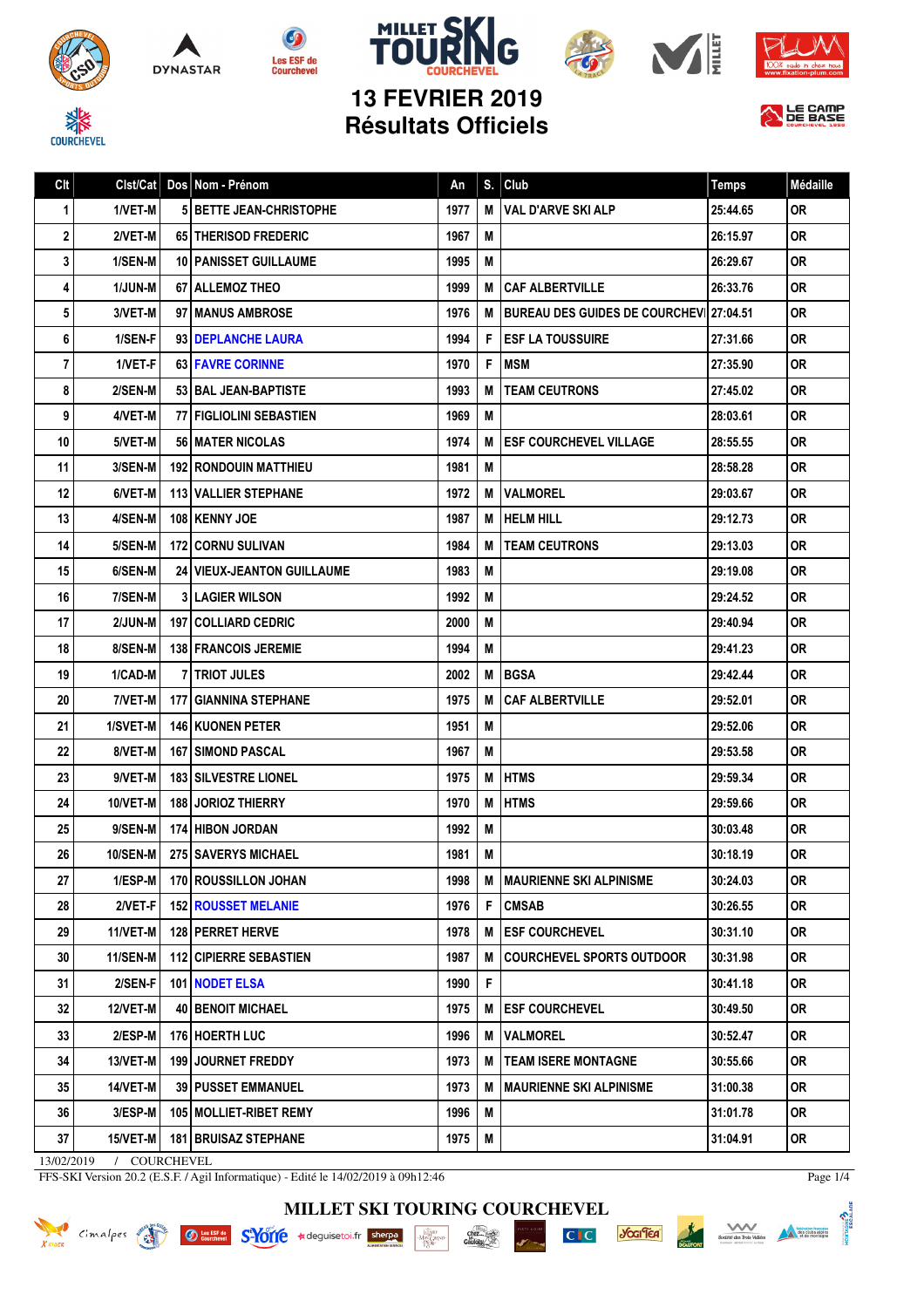| Clt | Clst/Cat        | Dos Nom - Prénom                   | Αn   | S. | Club                                 | <b>Temps</b> | Médaille       |
|-----|-----------------|------------------------------------|------|----|--------------------------------------|--------------|----------------|
| 38  | 16/VET-M        | 92 AMBROSINI JEAN-CHRISTOPHE       | 1967 | M  | ESF AIME 2000                        | 31:08.32     | <b>OR</b>      |
| 39  | <b>12/SEN-M</b> | <b>17 JOYEAU GILLES</b>            | 1983 | M  |                                      | 31:22.74     | <b>OR</b>      |
| 40  | 2/SVET-M        | <b>175 I DOMERGUE BERNARD</b>      | 1958 | M  | ESF AIME 2000                        | 31:23.39     | <b>OR</b>      |
| 41  | 17/VET-M        | <b>133 TOMASELLO MARCO</b>         | 1978 | M  | <b>NEW GENERATION</b>                | 31:28.32     | <b>OR</b>      |
| 42  | 3/VET-F         | <b>119 POMMAT STEPHANIE</b>        | 1976 | F  | <b>MSM</b>                           | 31:51.13     | <b>OR</b>      |
| 43  | 1/JUN-F         | <b>164 DAVID CLEMENCE</b>          | 2000 | F  | <b>MSM</b>                           | 32:10.72     | <b>OR</b>      |
| 44  | <b>13/SEN-M</b> | <b>161   POIRIER AMAURY</b>        | 1993 | M  |                                      | 32:27.98     | <b>OR</b>      |
| 45  | 18/VET-M        | <b>171 DAVID GREGORY</b>           | 1971 | M  | <b>MULTI SPORT PUSSY</b>             | 32:28.19     | <b>OR</b>      |
| 46  | 19/VET-M        | <b>110 LAMOUREUX GUILLAUME</b>     | 1979 | M  |                                      | 32:43.78     | <b>OR</b>      |
| 47  | 20/VET-M        | <b>149 PINET FREDERIC</b>          | 1977 | M  |                                      | 32:50.52     | <b>OR</b>      |
| 48  | 21/VET-M        | <b>160 BOIS MICHAEL</b>            | 1975 | M  | <b>MAURIENNE SKI ALPINISME</b>       | 32:53.06     | <b>OR</b>      |
| 49  | <b>14/SEN-M</b> | 114 PICKUP SAM                     | 1988 | M  |                                      | 32:55.52     | <b>OR</b>      |
| 50  | 3/JUN-M         | <b>193 JUGAND HUGO</b>             | 2000 | M  | <b>CLUB DES SPORTS VALMOREL</b>      | 33:03.87     | <b>OR</b>      |
| 51  | 4/VET-F         | <b>127 SERDA PATRICIA</b>          | 1969 | F  | <b>MSM</b>                           | 33:48.73     | <b>VERMEIL</b> |
| 52  | <b>15/SEN-M</b> | <b>182 ANDRE ARTHUR</b>            | 1990 | M  |                                      | 33:49.66     | <b>VERMEIL</b> |
| 53  | 22/VET-M        | <b>121 BLACK MARK</b>              | 1973 | M  |                                      | 33:50.39     | <b>VERMEIL</b> |
| 54  | 2/CAD-M         | <b>166 JUGAND KILLIAN</b>          | 2003 | M  | <b>CLUB DES SPORTS VALMOREL</b>      | 34:32.99     | <b>VERMEIL</b> |
| 55  | 23/VET-M        | <b>190   MALAVAL SEBASTIEN</b>     | 1976 | M  | <b>GILBERT SPORTS</b>                | 34:34.10     | <b>VERMEIL</b> |
| 56  | 3/SEN-F         | <b>178 NIEMAZ ALICE</b>            | 1990 | F  | <b>MSM</b>                           | 34:53.23     | <b>VERMEIL</b> |
| 57  | 24/VET-M        | <b>162 GIRARD GREGORY</b>          | 1975 | M  | <b>BAUGES MONTAGNE SPORTS</b>        | 35:00.54     | <b>VERMEIL</b> |
| 58  | 2/JUN-F         | 136 PUSSET MAELYS                  | 2001 | F  | <b>MAURIENNE SKI ALPINISME</b>       | 35:08.04     | <b>VERMEIL</b> |
| 59  | 25/VET-M        | <b>165 VIALLY LAURENT</b>          | 1974 | M  | <b>CLUB DES SPORTS DE COURCHEVEL</b> | 35:30.18     | <b>VERMEIL</b> |
| 60  | 26/VET-M        | <b>231 DURAND TERRASSON ROLAND</b> | 1960 | M  | <b>RADIO COURCHEVEL</b>              | 35:50.24     | <b>VERMEIL</b> |
| 61  | 4/SEN-F         | <b>144 MORAND SABINE</b>           | 1981 | F  | <b>TEAM SAMMIE</b>                   | 35:56.42     | <b>VERMEIL</b> |
| 62  | 3/SVET-M        | <b>140   PETITJEAN ROBERT</b>      | 1959 | M  | <b>COURCHEVEL SPORTS OUTDOOR</b>     | 35:58.58     | <b>VERMEIL</b> |
| 63  | <b>27/VET-M</b> | <b>118 DE THIERSANT PASCAL</b>     | 1962 | M  | <b>COURCHEVEL SPORTS OUTDOOR</b>     | 36:05.22     | <b>VERMEIL</b> |
| 64  | $5/SEN-F$       | 201   FACCIO CELINE                | 1984 | F  |                                      | 36:17.62     | <b>VERMEIL</b> |
| 65  | <b>28/VET-M</b> | <b>276 NATIVEL PASCAL</b>          | 1970 | M  | <b>TRIATHLON BASSIN BELLEGARDIEN</b> | 36:24.03     | <b>VERMEIL</b> |
| 66  | 16/SEN-M        | 213 CHAPUIS MICKAEL                | 1985 | M  |                                      | 36:50.28     | <b>VERMEIL</b> |
| 67  | 1/ESP-F         | <b>124 FRAYSSINES LOLITA</b>       | 1998 | F  |                                      | 36:54.47     | <b>VERMEIL</b> |
| 68  | 17/SEN-M        | <b>126 HIND ELLIOTT</b>            | 1987 | M  |                                      | 37:23.25     | <b>VERMEIL</b> |
| 69  | 6/SEN-F         | <b>268 RENARD LAETICIA</b>         | 1985 | F  | MSM                                  | 37:32.86     | <b>VERMEIL</b> |
| 70  | 1/CAD-F         | <b>72 BERGER VICTOIRE</b>          | 2002 | F  | <b>CAF DU LEMAN VOROSSES</b>         | 37:36.07     | VERMEIL        |
| 71  | <b>29/VET-M</b> | <b>242 MOTTIER PHILIPPE</b>        | 1973 | M  |                                      | 37:41.81     | <b>VERMEIL</b> |
| 72  | 5/VET-F         | <b>129 CHEVASSU CLAUDE</b>         | 1964 | F  | <b>ESF COURCHEVEL</b>                | 38:11.05     | <b>VERMEIL</b> |
| 73  | 30/VET-M        | 210 HATOT JULIEN                   | 1975 | M  |                                      | 38:15.42     | <b>VERMEIL</b> |
| 74  | 6/VET-F         | <b>200 EXCOFFIER CELINE</b>        | 1974 | F  | <b>VALMOREL</b>                      | 38:20.52     | <b>VERMEIL</b> |
| 75  | 4/JUN-M         | 204 EVRARD AXEL                    | 2001 | M  |                                      | 38:27.77     | <b>VERMEIL</b> |
| 76  | 7/VET-F         | <b>225 BARTNICKI MIREILLE</b>      | 1970 | F  | <b>CAF ALBERTVILLE</b>               | 38:34.49     | <b>VERMEIL</b> |
| 77  | <b>18/SEN-M</b> | <b>246 CHRZANOWSKI KRZYSZTOF</b>   | 1992 | M  |                                      | 38:44.01     | <b>VERMEIL</b> |
| 78  | 31/VET-M        | 277 BOUCHERAND YANNICK             | 1972 | M  | <b>ESF COURCHEVEL VILLAGE</b>        | 38:58.38     | <b>VERMEIL</b> |
| 79  | 7/SEN-F         | 285 GARCIN ALICE                   | 1990 | F  | <b>COURCHEVEL SPORTS OUTDOOR</b>     | 38:59.27     | <b>VERMEIL</b> |

13/02/2019 / COURCHEVEL

FFS-SKI Version 20.2 (E.S.F. / Agil Informatique) - Edité le 14/02/2019 à 09h12:48

Page 2/4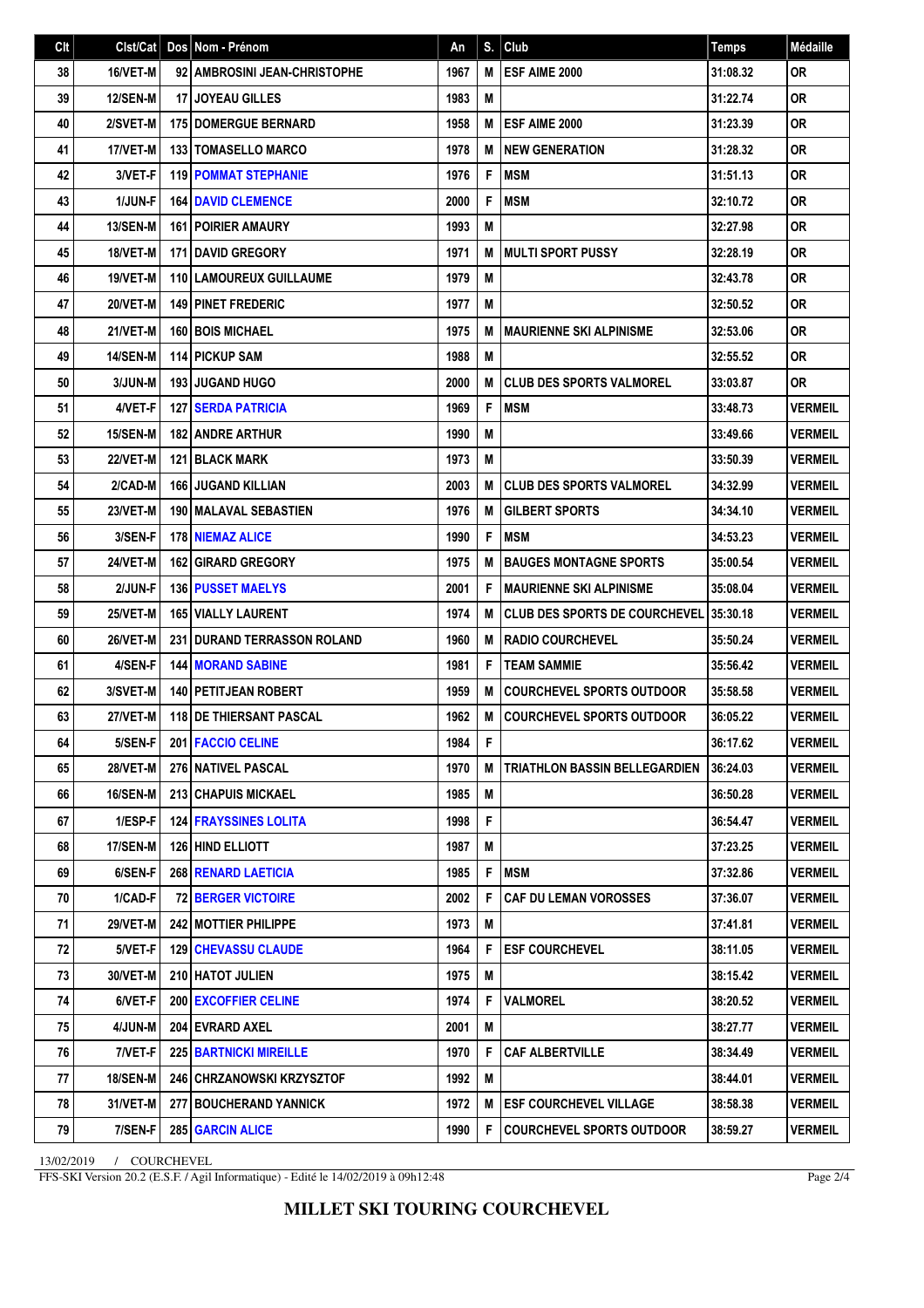| Clt | $Clst/Cat$ Dos  | Nom - Prénom                       | Αn   | S.I | Club                             | <b>Temps</b> | Médaille       |
|-----|-----------------|------------------------------------|------|-----|----------------------------------|--------------|----------------|
| 80  | 1/SVET-F        | <b>209   GACHET-MAUROZ PASCALE</b> | 1958 | F   | <b>ESF COURCHEVEL VILLAGE</b>    | 38:59.97     | <b>VERMEIL</b> |
| 81  | 4/SVET-M        | <b>220 THURIER HENRI</b>           | 1958 | M   | <b>ESF COURCHEVEL VILLAGE</b>    | 39:15.27     | <b>VERMEIL</b> |
| 82  | 8/SEN-F         | <b>228 ILE ROUX PAULINE</b>        | 1990 | F   | <b>ESF COURCHEVEL VILLAGE</b>    | 39:19.81     | <b>VERMEIL</b> |
| 83  | 32/VET-M        | 252 ALESSANDRIA ANDRE              | 1964 | M   |                                  | 39:36.41     | <b>VERMEIL</b> |
| 84  | <b>19/SEN-M</b> | <b>236 MANTION PAUL</b>            | 1989 | M   |                                  | 39:51.24     | <b>VERMEIL</b> |
| 85  | 33/VET-M        | 293 CANCRE VIRGILE                 | 1966 | M   | <b>COURCHEVEL SPORTS OUTDOOR</b> | 39:52.72     | <b>VERMEIL</b> |
| 86  | 34/VET-M        | <b>189 DE MONVALLIER BERTRAND</b>  | 1969 | M   |                                  | 40:12.52     | <b>VERMEIL</b> |
| 87  | 9/SEN-F         | <b>234 SAVERYS PAULINE</b>         | 1982 | F   |                                  | 40:58.00     | <b>VERMEIL</b> |
| 88  | 35/VET-M        | 221 COSGROVE GRANT                 | 1967 | M   |                                  | 41:26.89     | <b>VERMEIL</b> |
| 89  | <b>10/SEN-F</b> | 290 EVEN LOLA                      | 1989 | F   |                                  | 42:00.89     | <b>VERMEIL</b> |
| 90  | 5/SVET-M        | <b>237 JANNI ROBERT</b>            | 1953 | M   | <b>ESF COURCHEVEL VILLAGE</b>    | 42:11.85     | <b>VERMEIL</b> |
| 91  | 1/MIN-F         | 205 COLLIARD FLAVIE                | 2005 | F   |                                  | 42:54.07     | <b>ARGENT</b>  |
| 92  | 2/SVET-F        | <b>271 TREMEAUX EDITH</b>          | 1958 | F   |                                  | 43:18.26     | <b>ARGENT</b>  |
| 93  | 8/VET-F         | <b>241 CHAUMAZ FLORENCE</b>        | 1971 | F   |                                  | 43:28.13     | <b>ARGENT</b>  |
| 94  | 6/SVET-M        | 203 AURIGNAC JEAN-LUC              | 1959 | M   |                                  | 43:44.05     | <b>ARGENT</b>  |
| 95  | 7/SVET-M        | <b>245 MUGNIER PHILIPPE</b>        | 1959 | M   | <b>ESF COURCHEVEL</b>            | 44:08.55     | <b>ARGENT</b>  |
| 96  | 11/SEN-F        | 212 NOVELLI FAUSTINE               | 1987 | F   |                                  | 44:21.29     | <b>ARGENT</b>  |
| 97  | 36/VET-M        | <b>217 EVRARD GUILLAUME</b>        | 1977 | M   |                                  | 44:33.59     | <b>ARGENT</b>  |
| 98  | 12/SEN-F        | <b>284 COSTY SOPHIE</b>            | 1984 | F   |                                  | 45:20.75     | <b>ARGENT</b>  |
| 99  | 9/VET-F         | 291   LANGEARD NATHALIE            | 1969 | F   |                                  | 45:29.69     | <b>ARGENT</b>  |
| 100 | 3/CAD-M         | 273 COSTES NATHAN                  | 2003 | M   | <b>COURCHEVEL SPORTS OUTDOOR</b> | 45:42.39     | <b>ARGENT</b>  |
| 101 | 2/ESP-F         | <b>281 STOCKY MADELINE</b>         | 1997 | F   |                                  | 46:14.41     | <b>ARGENT</b>  |
| 102 | 10/VET-F        | <b>202   SCARPETTA SEVERINE</b>    | 1970 | F   |                                  | 46:16.19     | <b>ARGENT</b>  |
| 103 | 11/VET-F        | 208 GIOANNI SANDRA                 | 1978 | F   |                                  | 46:22.82     | <b>ARGENT</b>  |
| 104 | <b>20/SEN-M</b> | 218 SANSON JOSEPH                  | 1994 | M   |                                  | 47:31.70     | <b>ARGENT</b>  |
| 105 | 37/VET-M        | 274 GUIZIOU JEROME                 | 1972 | M   |                                  | 47:41.08     | <b>ARGENT</b>  |
| 106 | 8/SVET-M        | 240 BLANC YVES                     | 1954 | м   | <b>ESF COURCHEVEL MORIOND</b>    | 47:48.07     | <b>ARGENT</b>  |
| 107 | 38/VET-M        | 238 RUELLAND ALAN                  | 1972 | M   |                                  | 48:02.22     | <b>ARGENT</b>  |
| 108 | 39/VET-M        | <b>262 CAYET NICOLAS</b>           | 1971 | Μ   |                                  | 48:08.66     | <b>ARGENT</b>  |
| 109 | 12/VET-F        | <b>229 DUCLOS ANNABELLE</b>        | 1973 | F   |                                  | 48:13.70     | <b>ARGENT</b>  |
| 110 | <b>21/SEN-M</b> | 267   LABOULAIS JULIEN             | 1981 | Μ   |                                  | 48:14.45     | <b>ARGENT</b>  |
| 111 | 40/VET-M        | 219 COMBEAU PASCAL                 | 1968 | Μ   |                                  | 48:55.64     | <b>ARGENT</b>  |
| 112 | 41/VET-M        | 260 POIRIER GILLES                 | 1973 | M   |                                  | 49:21.45     | <b>ARGENT</b>  |
| 113 | 42/VET-M        | <b>216   TRIOT EMMANUEL</b>        | 1972 | M   |                                  | 50:06.68     | <b>ARGENT</b>  |
| 114 | 43/VET-M        | 259 LEBOUCANGER BENOIT             | 1974 | M   |                                  | 50:50.00     | <b>ARGENT</b>  |
| 115 | 44/VET-M        | <b>227 RIOU VINCENT</b>            | 1972 | Μ   |                                  | 51:37.73     | <b>ARGENT</b>  |
| 116 | 45/VET-M        | 294 CELLIER OLIVIER                | 1972 | M   | <b>ENDURANCE GRIGNON</b>         | 51:49.25     | <b>ARGENT</b>  |
| 117 | 13/VET-F        | <b>215   MARISSAEL NATHALIE</b>    | 1971 | F   |                                  | 52:28.65     | <b>BRONZE</b>  |
| 118 | 9/SVET-M        | 224 ANDRE PATRICE                  | 1952 | M   |                                  | 53:27.35     | <b>BRONZE</b>  |
| 119 | 46/VET-M        | 253 BRUCE GEOFF                    | 1973 | M   |                                  | 53:48.82     | <b>BRONZE</b>  |
| 120 | 47/VET-M        | <b>297   KHOKHLOV EUGENIL</b>      | 1977 | M   |                                  | 56:02.73     | <b>BRONZE</b>  |
| 121 | <b>13/SEN-F</b> | 279 PESHKOVA VANA                  | 1984 | F   |                                  | 56:14.07     | <b>BRONZE</b>  |

13/02/2019 / COURCHEVEL

FFS-SKI Version 20.2 (E.S.F. / Agil Informatique) - Edité le 14/02/2019 à 09h12:48

Page 3/4

**MILLET SKI TOURING COURCHEVEL**